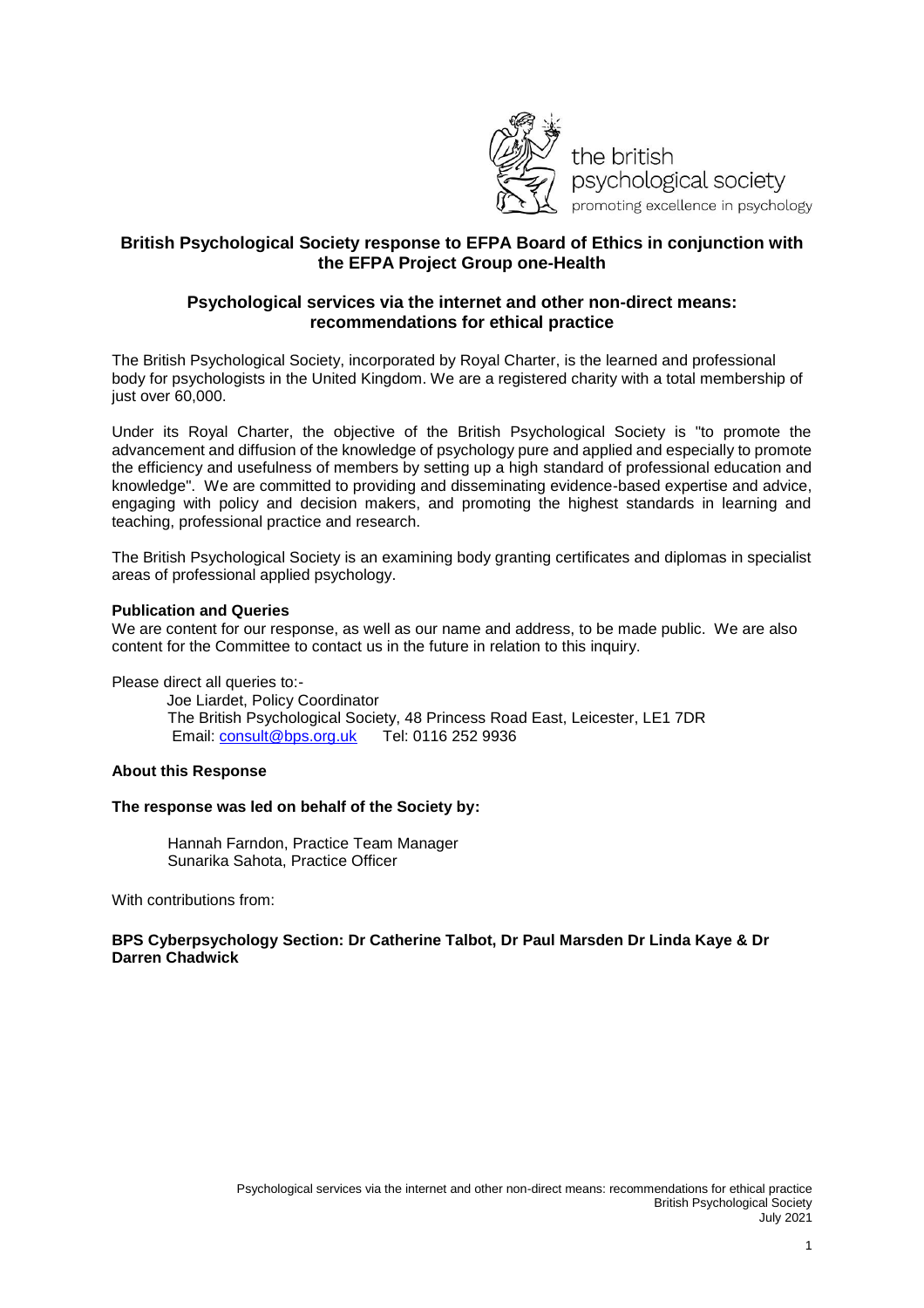# **British Psychological Society response to EFPA Board of Ethics in conjunction with the EFPA Project Group on e-Health**

## **Psychological services via the internet and other non-direct means: recommendations for ethical practice**

Г

| Comments, to include the reasons underlying the comments so they can be better<br>understood:                                                                                                                                                                                                                                                                                                                                                |
|----------------------------------------------------------------------------------------------------------------------------------------------------------------------------------------------------------------------------------------------------------------------------------------------------------------------------------------------------------------------------------------------------------------------------------------------|
| The British Psychological Society welcomes this guidance and thanks EFPA for the opportunity to<br>comment.                                                                                                                                                                                                                                                                                                                                  |
| The introduction discusses "the internet" but some operational definitions here would be useful on<br>specifically what this may refer to in relation to the different ways the internet can be used for remote<br>practice. Within this, making a clear distinction about examples of "non-direct means" would add<br>some clarity. Arguably "the internet" can include (but not be restricted to):                                         |
| Online video chat/conferencing<br>$\bullet$<br>Email<br>$\bullet$                                                                                                                                                                                                                                                                                                                                                                            |
| Instant Messaging, SMS<br>$\bullet$<br>Collaborative, cloud-based assessment methods<br>$\bullet$                                                                                                                                                                                                                                                                                                                                            |
| It would be useful to specify who these guidelines are for, currently they seem to be written for small<br>business practitioners expanding beyond face-to-face sessions. However, many psychologists will be<br>practising within large organisations across Health and Social care and beyond.                                                                                                                                             |
| There are also 20,000 mental health and psychological therapy apps (mHealth apps) delivering<br>psychological services remotely, a figure which is expected to grow. As well as Virtual reality (VR)<br>assisted and Artificial Intelligence (AI) assisted delivery of psychological services. Each of these Apps<br>requires specific ethical consideration and guidance.                                                                   |
| We have provided some suggested content and considerations for these at the end of our response<br>however, if this is beyond the remit of the guidelines, it should be made clear that the scope is only<br>relevant for remote video-call/conferencing services and not for any services provided via the internet.                                                                                                                        |
| It may be worth distinguishing between a website presence and social media presence (in section<br>5.1.1). Guidance could suggest appropriate professional services which may be considered relevant<br>here (e.g., LinkedIn). The BPS has produced its own guidelines on the use of social media (BPS,<br>2012) by professionals/practitioners, and there will likely be similar guidance from regulators and<br>other professional bodies. |
| The BPS has produced guidance for conducting psychological therapy and assessment (BPS 2020,<br>2021a) remotely as well as Internet-mediated research ethics guidelines (BPS, 2021b) which cover a<br>wide range of ethical issues relating to working online. We feel many of these issues are relevant to<br>be included in this guidance, specifically:                                                                                   |
| Safeguarding<br>The guidance neglects to mention the safeguarding and/ or duty of care for clients. Clients joining<br>virtual sessions from their homes may mean that psychologists witness situations or relationships<br>which are not healthy or which are harmful and there is a duty of care for psychologists to act in these<br>situations. When working with clients at home with families, psychologists should consider the       |
| Psychological services via the internet and other non-direct means: recommendations for ethical practice                                                                                                                                                                                                                                                                                                                                     |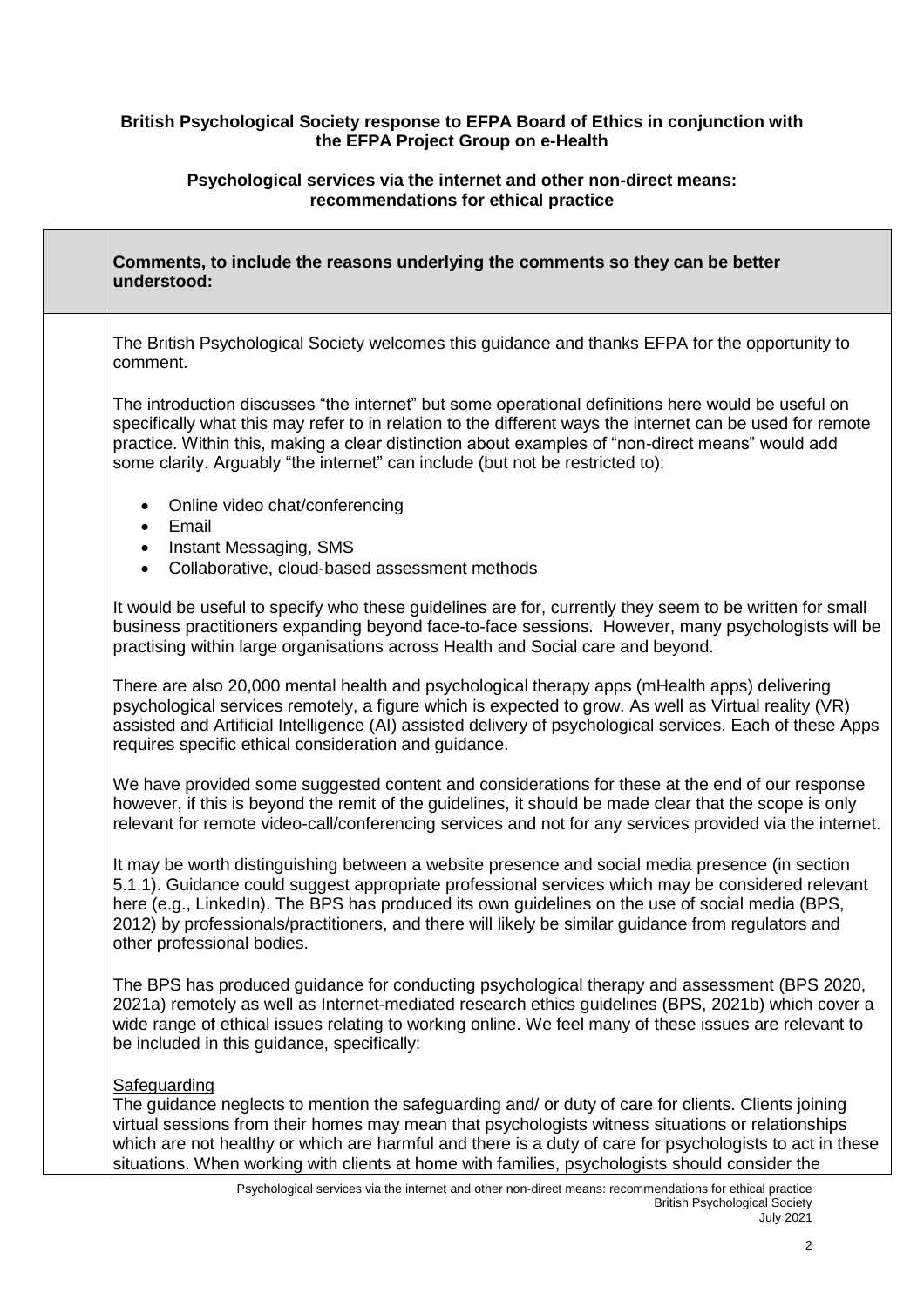wellbeing of all those in the setting (BPS 2021). Similarly, when clients would normally be attending a face to face session alone, when attending virtually they may have someone with them (visible or not) making it harder for them to disclose particular information.

As well as this, digital media makes it hard to judge client's reactions using usual methods including body language, which would ordinarily give clues about safeguarding concerns.

The guidance could mention this and encourage psychologists to be aware of the issues, ensure their clients are able to be alone and be involved in psychological services safely.

## **Privacy**

Although the guidance mentions confidentiality and practicalities, it does not talk about making sure the client has privacy during a sessions. Psychologists need to ensure their clients are aware of what they need to do and consider. For example, if attending a video conference they should be in a private room with the door shut, they should ensure there are no interruptions where possible. Both client and psychologist may like to consider wearing earbuds or headphones as this can help to make the conversation more confidential and improve sound quality.

In terms of effective confidentiality and risk management, the following additional issues should be considered when offering therapy digitally:

- Would you want to know where the client is during the sessions (e.g. at home or at work)? This would be important if a welfare check needed to be arranged for a client who was presenting with active suicidal plans or intentions.
- What would you do if a client terminated a therapy session, especially following a disclosure of plans or intentions to harm themselves or others?
- Do you need to follow-up any sessions by emailing clients' crisis details? How will you ensure the client has received these?
- How will you transparently discuss the security of the video link and the risks associated with this in terms of confidentiality? Is verbal consent enough for this or is written consent regarding your liability needed?

## Equity

More explicit reference is needed with regards to inequity of access and digital divide as these are pertinent issues when providing practical guidance. We note a number of areas in which the guidance should consider:

- a) Movement to e-health may exacerbate a digital divide among some populations. For example, remote services for some older adults and people with dementia may be unsuitable and exclusive to those with good internet access (e.g., Giebel et al., 2021).
- b) In remote support services for people with cognitive disabilities via video conferencing platforms, it can create challenges with communication and some people may consequently feel excluded. It is important to have clear rules for communication so that everyone feels included and can benefit from virtual support services (e.g., raising of the hand symbol on Zoom, raising 'I want to speak cards').
- c) Remote services will need to be tailored to the individual this can prevent adverse effects and promote engagement. For example, people with eating disorders have reported negative effects of seeing themselves on videoconferencing software (e.g., Branley-Bell & Talbot 2020).
- d) Impoverished communication is mentioned on page two. This presents additional challenges for people with communication disabilities (such as dementia) who often rely on behavioural cues which may not translate well online.
- e) For those who require support for digital access this raising issues of the role of the support person in the therapeutic process (Sheehan & Hassiotis, 2017; Seale & Chadwick, 2017) and issues of safety, privacy and confidentiality especially for those people who live in group or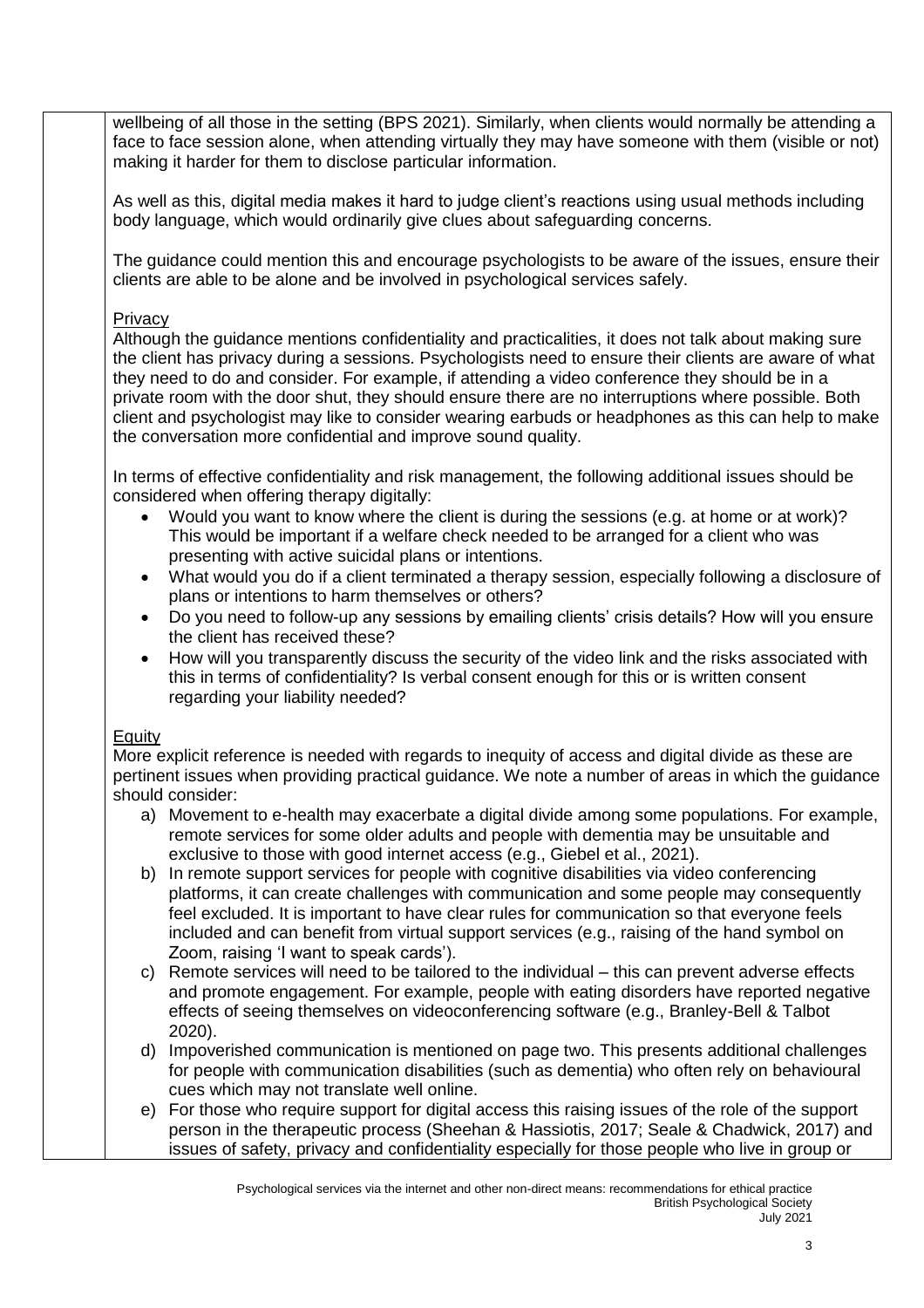| shared home settings where both access and privacy may be more limited (San Juan et al.,<br>2021).                                                                                                                                                                                                                                                                                                                                                                                                                                                                                                                                                                                                                                                         |
|------------------------------------------------------------------------------------------------------------------------------------------------------------------------------------------------------------------------------------------------------------------------------------------------------------------------------------------------------------------------------------------------------------------------------------------------------------------------------------------------------------------------------------------------------------------------------------------------------------------------------------------------------------------------------------------------------------------------------------------------------------|
| It is important to ask what mode of communication is best for the individual. Services should also<br>work to use software that centres the voices of people with lived experience.                                                                                                                                                                                                                                                                                                                                                                                                                                                                                                                                                                        |
| Considerations for app. VR and AI based delivery of psychological services                                                                                                                                                                                                                                                                                                                                                                                                                                                                                                                                                                                                                                                                                 |
| There are specific ethical considerations for app-based delivery of psychological services (e.g.<br>psychologists using 'Uber for psychologists' apps - such as AbleTo that connect therapists with<br>people who want therapy). Some suggestions of additions we feel would be useful are:                                                                                                                                                                                                                                                                                                                                                                                                                                                                |
| A) Specific reference to app-based delivery of psychological services, and mHealth<br>B) Specific reference to Virtual reality (VR). VR comes with specific ethical issues (Marloth,<br>Chandler & Vogeley, 2020, Rizzo & Koenig, 2017). It would be useful to include a specific<br>section on VR-assisted delivery of psychological services. A sub-section could include<br>other XR (extended reality) technologies such as augmented reality.<br>C) Some more specific reference is needed to Artificial Intelligence (AI) and the ethical guidelines<br>involved in the AI-assisted delivery of psychological services. The World Health<br>Organisation has published clear guidance on this (WHO 2021), including six clear ethical<br>guidelines: |
| 1. Protecting human autonomy<br>2. Promoting human well-being and safety and the public interest<br>3. Ensuring transparency, explainability and intelligibility.<br>4. Fostering responsibility and accountability<br>5. Ensuring inclusiveness and equity.<br>6. Promoting AI that is responsive and sustainable.                                                                                                                                                                                                                                                                                                                                                                                                                                        |
| The World Health Organisation states clients have the right to know whether and when they are<br>interacting with a human psychologist or an AI-based agent or therapist and suggest that AI-based<br>agents or therapists should clearly indicate their identity. (WHO 2021)                                                                                                                                                                                                                                                                                                                                                                                                                                                                              |
| <b>References</b>                                                                                                                                                                                                                                                                                                                                                                                                                                                                                                                                                                                                                                                                                                                                          |
| British Psychological Society (2012). Supplementary guidance on use of social media. Leicester:<br>Author. Retrieved July 16, 2021, from<br>https://www.bps.org.uk/sites/www.bps.org.uk/files/Policy/Policy%20-<br>%20Files/Suplementary%20Guidance%20on%20the%20Use%20of%20Social%20Media.pdf                                                                                                                                                                                                                                                                                                                                                                                                                                                             |
| British Psychological Society (2021a) Adaptations to psychological practice: Continuing guidance<br>during Covid-19 pandemic. Leicester: author. Retrieved 23 <sup>rd</sup> July 2021 from:<br>https://www.bps.org.uk/sites/www.bps.org.uk/files/Policy/Policy%20-<br>%20Files/Adaptations%20to%20psychological%20practice%20-<br>%20interim%20guidance%20during%20Covid-19.pdf                                                                                                                                                                                                                                                                                                                                                                            |
| British Psychological Society (2020) Effective therapy via video: Top tips. Leicester; author. Retrived<br>23rd July 2021 from: https://www.bps.org.uk/sites/www.bps.org.uk/files/Policy/Policy%20-<br>%20Files/Effective%20therapy%20via%20video%20-%20top%20tips.pdf                                                                                                                                                                                                                                                                                                                                                                                                                                                                                     |